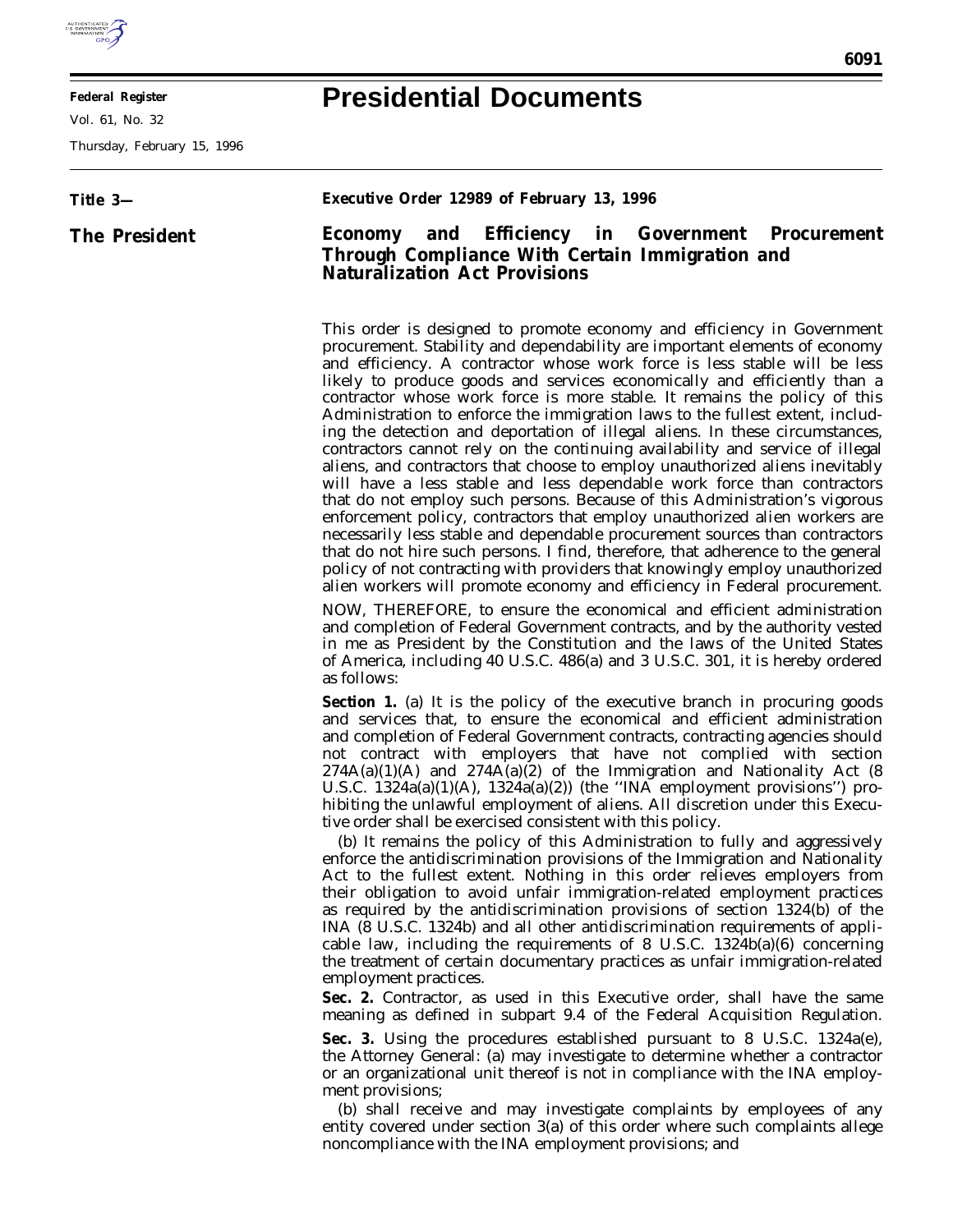(c) shall hold such hearings as are required under 8 U.S.C. 1324a(e) to determine whether an entity covered under section 3(a) is not in compliance with the INA employment provisions.

**Sec. 4.** (a) Whenever the Attorney General determines that a contractor or an organizational unit thereof is not in compliance with the INA employment provisions, the Attorney General shall transmit that determination to the appropriate contracting agency and such other Federal agencies as the Attorney General may determine. Upon receipt of such determination from the Attorney General, the head of the appropriate contracting agency shall consider the contractor or an organizational unit thereof for debarment as well as for such other action as may be appropriate in accordance with the procedures and standards prescribed by the Federal Acquisition Regulation.

(b) The head of the contracting agency may debar the contractor or an organizational unit thereof based on the determination of the Attorney General that it is not in compliance with the INA employment provisions. The Attorney General's determination shall not be reviewable in the debarment proceedings.

(c) The scope of the debarment generally should be limited to those organizational units of a Federal contractor that the Attorney General finds are not in compliance with the INA employment provisions.

(d) The period of the debarment shall be for 1 year and may be extended for additional periods of 1 year if, using the procedures established pursuant to 8 U.S.C. 1324a(e), the Attorney General determines that the organizational unit of the Federal contractor continues to be in violation of the INA employment provisions.

(e) The Administrator of General Services shall list a debarred contractor or an organizational unit thereof on the List of Parties Excluded from Federal Procurement and Nonprocurement Programs and the contractor or an organizational unit thereof shall be ineligible to participate in any procurement or nonprocurement activities.

**Sec. 5.** (a) The Attorney General shall be responsible for the administration and enforcement of this order, except for the debarment procedures. The Attorney General may adopt such additional rules and regulations and issue such orders as may be deemed necessary and appropriate to carry out the responsibilities of the Attorney General under this order. If the Attorney General proposes to issue rules, regulations, or orders that affect the contracting departments and agencies, the Attorney General shall consult with the Secretary of Defense, the Secretary of Labor, the Administrator of General Services, the Administrator of the National Aeronautics and Space Administration, the Administrator for Federal Procurement Policy, and such other agencies as may be appropriate.

(b) The Secretary of Defense, the Administrator of General Services, and the Administrator of the National Aeronautics and Space Administration shall amend the Federal Acquisition Regulation to the extent necessary and appropriate to implement the debarment responsibility and other related responsibilities assigned to heads of contracting departments and agencies under this order.

**Sec. 6.** Each contracting department and agency shall cooperate with and provide such information and assistance to the Attorney General as may be required in the performance of the Attorney General's functions under this order.

**Sec. 7.** The Attorney General, the Secretary of Defense, the Administrator of General Services, the Administrator of the National Aeronautics and Space Administration, and the heads of contracting departments and agencies may delegate any of their functions or duties under this order to any officer or employee of their respective agencies.